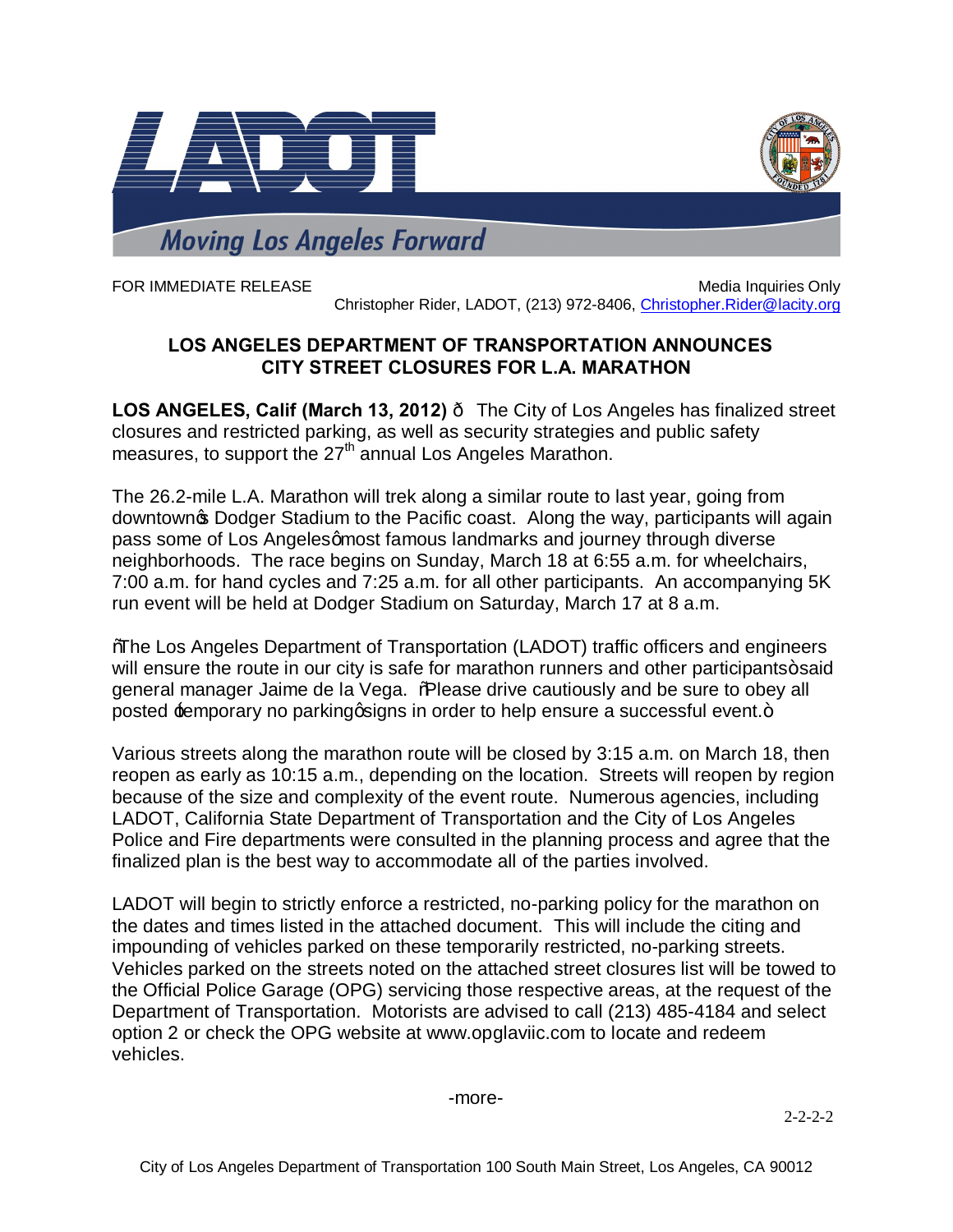The attached list details the street closures, and their approximate times, within the City of Los Angeles. Three other municipalities · West Hollywood, Beverly Hills and Santa Monica — will likely institute additional street closures.

Detailed course maps and event information are available on the internet at www.LAmarathon.com or [http://trafficinfo.lacity.org.](http://trafficinfo.lacity.org/) Additional questions can be posed to the L.A. Marathon office at (213) 542-3000. **Media representatives can contact Sugerman Communications Group at (310) 974-6680**.

Area residents who use public transit may experience some delays. For more information call Metro at (323) GO METRO (466-3876) or visit the agency of trip planner web site at: www.metro.net.

-30-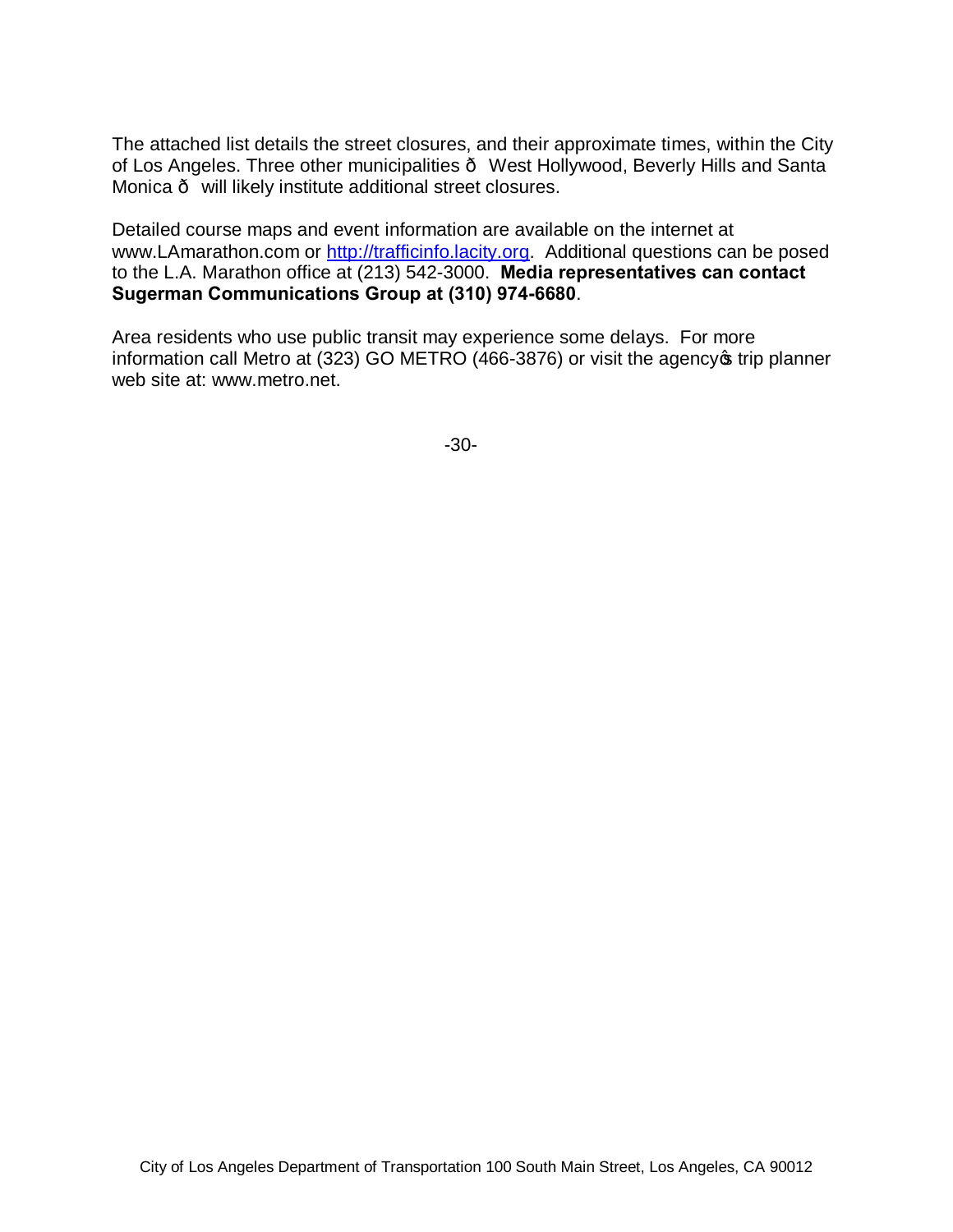## **27th Annual Los Angeles Marathon**

Sunday, March 18, 2012 (Street Closures within the City of Los Angeles)